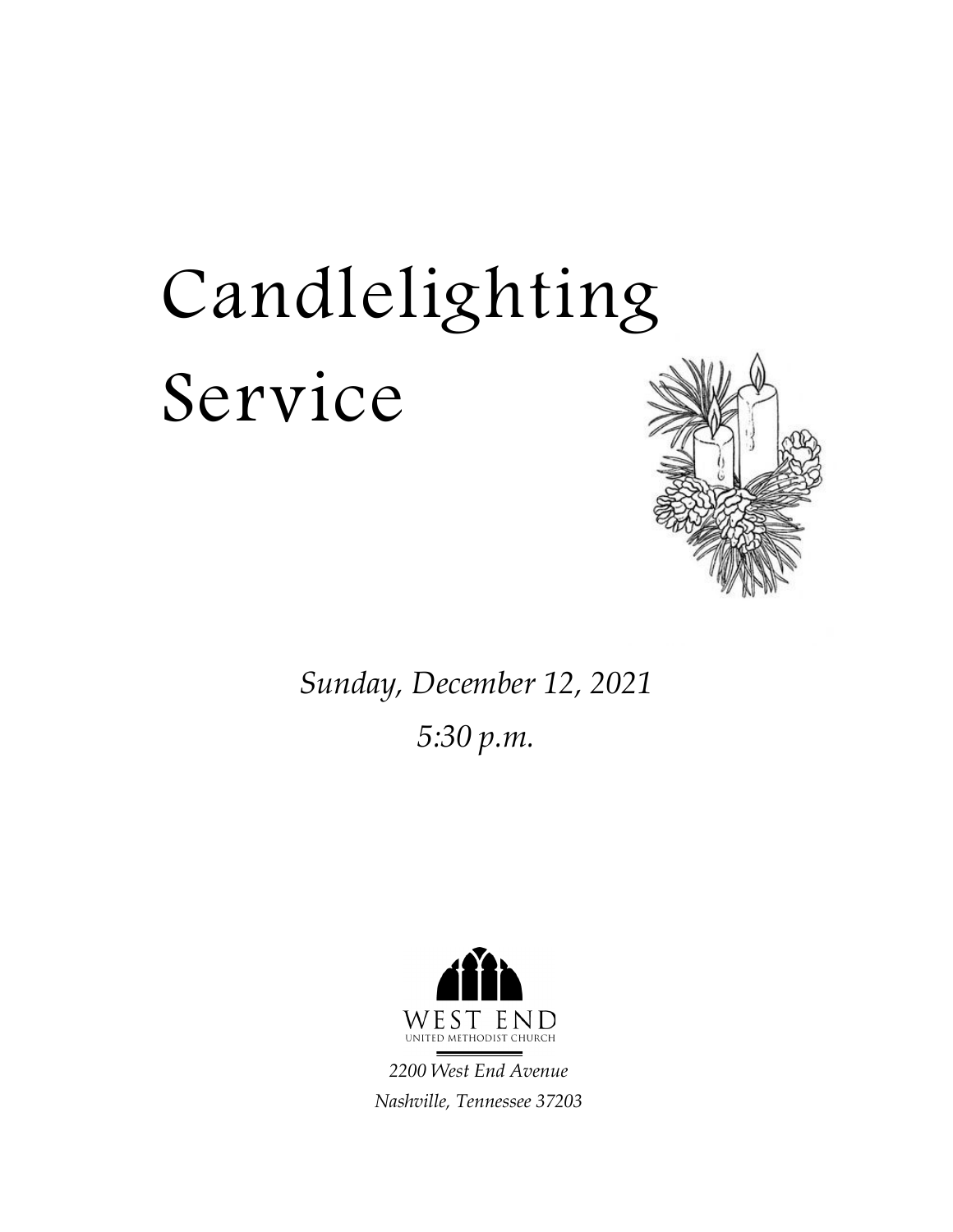| Youth Bell Choir |                                                                 |  |
|------------------|-----------------------------------------------------------------|--|
|                  |                                                                 |  |
|                  | Come Thou Long Expected Jesus  Southern Harmony, arr. Moklebust |  |
|                  |                                                                 |  |
| Joy Ringers      |                                                                 |  |

† Processional Hymn: Once in Royal David's City.............................................................................. Irby Stanza 1: Hilde Medovich and Taylor Gwin Stanza 2: Choir only





- <sup>3</sup> And through all his wondrous childhood <sup>5</sup> And our eyes at last shall see him, He would honour and obey, Through his own redeeming love, Love and watch the lowly maiden, For that child so dear and gentle In whose gentle arms he lay: Is our Lord in heaven above; Christian children all must be And he leads his children on Mild, obedient, good as he. To the place where he is gone.
- <sup>4</sup> For he is our childhood's pattern, <sup>6</sup> Not in that poor lowly stable, Day by day like us he grew, With the oxen standing by, Tears and smiles like us he knew: Set at God's right hand on high; And he shareth in our gladness. All in white shall wait around.
- 
- He was little, weak, and helpless We shall see him: but in heaven, And he feeleth for our sadness, Where like stars his children crowned

| Chorale: Break Forth, O Beauteous Heavenly Light (from Christmas Oratorio) J. S. Bach |  |
|---------------------------------------------------------------------------------------|--|

Kyle Collier, *Tenor •* Margy Bredemann, *Soprano* Chancel and Sanctuary Choirs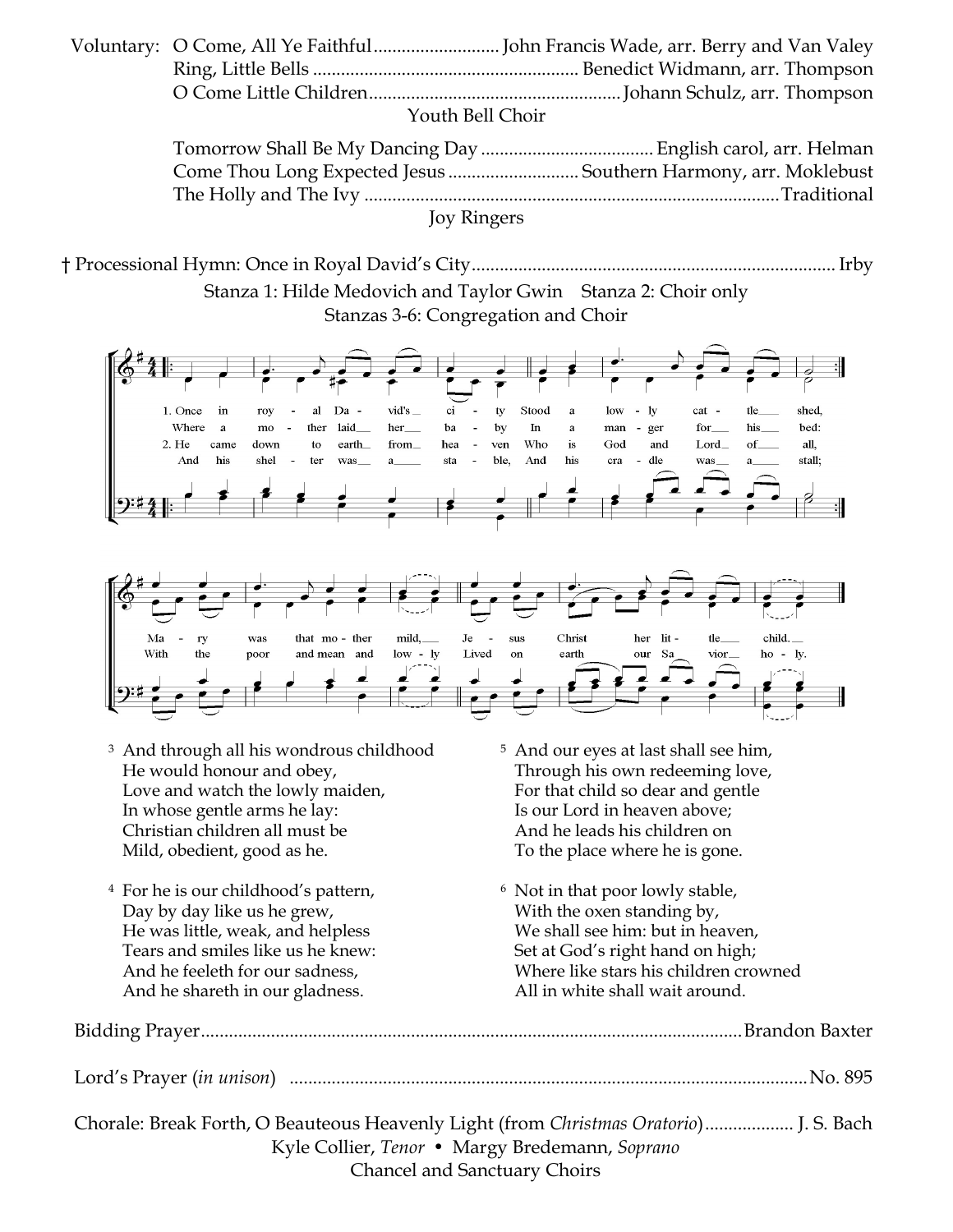| Maggie Jarrell                                                                                                                                                                                                                                   |  |
|--------------------------------------------------------------------------------------------------------------------------------------------------------------------------------------------------------------------------------------------------|--|
|                                                                                                                                                                                                                                                  |  |
| O come, O come, Emmanuel, and ransom captive Israel,<br>That mourns in lowly exile here until the Son of God appear.<br>Rejoice! Rejoice! Emmanuel shall come to thee, O Israel!                                                                 |  |
| O come, Desire of nations, bind all peoples in one heart and mind;<br>Bid envy, strife, and quarrels cease; fill the whole world with heaven's peace.<br>Rejoice! Rejoice! Emmanuel shall come to thee, O Israel!                                |  |
|                                                                                                                                                                                                                                                  |  |
| Chapel Choir                                                                                                                                                                                                                                     |  |
|                                                                                                                                                                                                                                                  |  |
| Ashley Howerton                                                                                                                                                                                                                                  |  |
|                                                                                                                                                                                                                                                  |  |
|                                                                                                                                                                                                                                                  |  |
| Chancel Choir                                                                                                                                                                                                                                    |  |
|                                                                                                                                                                                                                                                  |  |
| <b>Stacey Harwell-Dye</b>                                                                                                                                                                                                                        |  |
|                                                                                                                                                                                                                                                  |  |
|                                                                                                                                                                                                                                                  |  |
| O little town of Bethlehem, how still we see thee lie!<br>Above thy deep and dreamless sleep the silent stars go by;<br>Yet in thy dark streets shineth the everlasting light;<br>The hopes and fears of all the years are met in thee tonight.  |  |
|                                                                                                                                                                                                                                                  |  |
| For Christ is born of Mary, and gathered all above,<br>While mortals sleep, the angels keep their watch of wondering love.<br>O morning stars together, proclaim the holy birth,<br>And praises sing to God the King, and peace to all on earth! |  |
|                                                                                                                                                                                                                                                  |  |
| Asbury Choir                                                                                                                                                                                                                                     |  |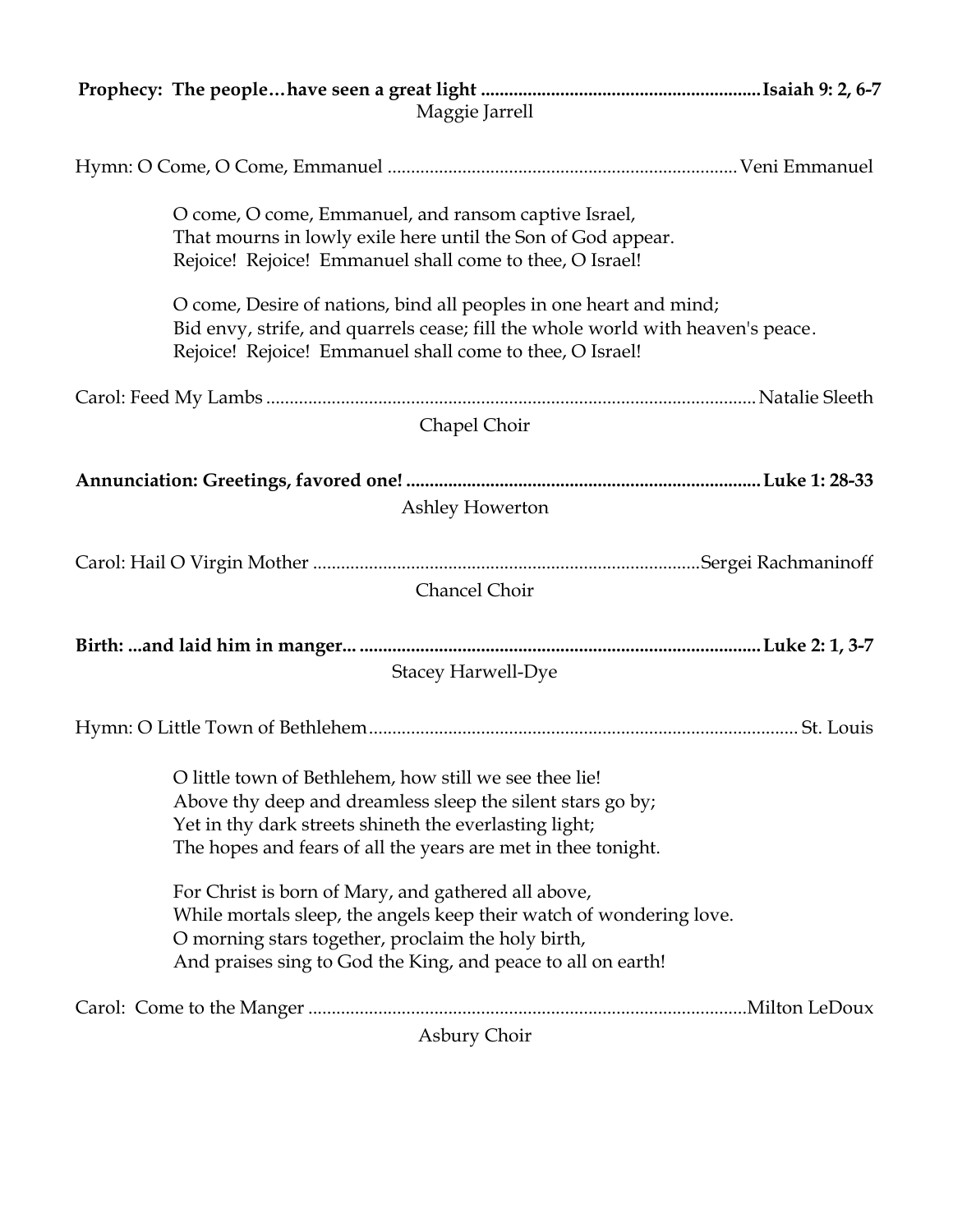| <b>Emily Robbins</b>                                                                                                                                                                                                   |  |
|------------------------------------------------------------------------------------------------------------------------------------------------------------------------------------------------------------------------|--|
|                                                                                                                                                                                                                        |  |
| Angels from the realms of glory, wing your flight o'er all the earth;<br>Ye who sang creation's story now proclaim Messiah's birth:<br>Come and worship, come and worship, worship Christ, the newborn King.           |  |
| Saints, before the altar bending, watching long in hope and fear;<br>Suddenly the Lord, descending, in his temple shall appear:<br>Come and worship, come and worship, worship Christ, the newborn King.               |  |
|                                                                                                                                                                                                                        |  |
| Sanctuary Choir • Kyle Collier, Tenor                                                                                                                                                                                  |  |
| Erin Racine                                                                                                                                                                                                            |  |
|                                                                                                                                                                                                                        |  |
| God rest you merry, gentlemen, let nothing you dismay,<br>For Jesus Christ our Savior was born upon this day.<br>To save us all from Satan's pow'r when we were gone astray;<br>O tidings of comfort and joy.          |  |
| From God our heav'nly Father a blessed angel came,<br>And unto certain shepherds brought tidings of the same,<br>How that in Bethlehem was born the Son of God by name;<br>O tidings of comfort and joy.               |  |
| The shepherds at those tidings rejoiced much in mind,<br>And left their flocks a-feeding, in tempest, storm and wind,<br>And went to Bethlehem straightway this blessed babe to find:<br>O tidings of comfort and joy. |  |
| But when to Bethlehem they came, where at this infant lay,<br>They found him in a manger, where oxen feed on hay;<br>His mother Mary kneeling, unto the Lord did pray:<br>O tidings of comfort and joy.                |  |
| Now to the Lord sing praises, all you within this place,<br>And with true love and brotherhood each other now embrace;<br>This holy tide of Christmas all others doth deface:<br>O tidings of comfort and joy.         |  |
|                                                                                                                                                                                                                        |  |
| Youth Choir                                                                                                                                                                                                            |  |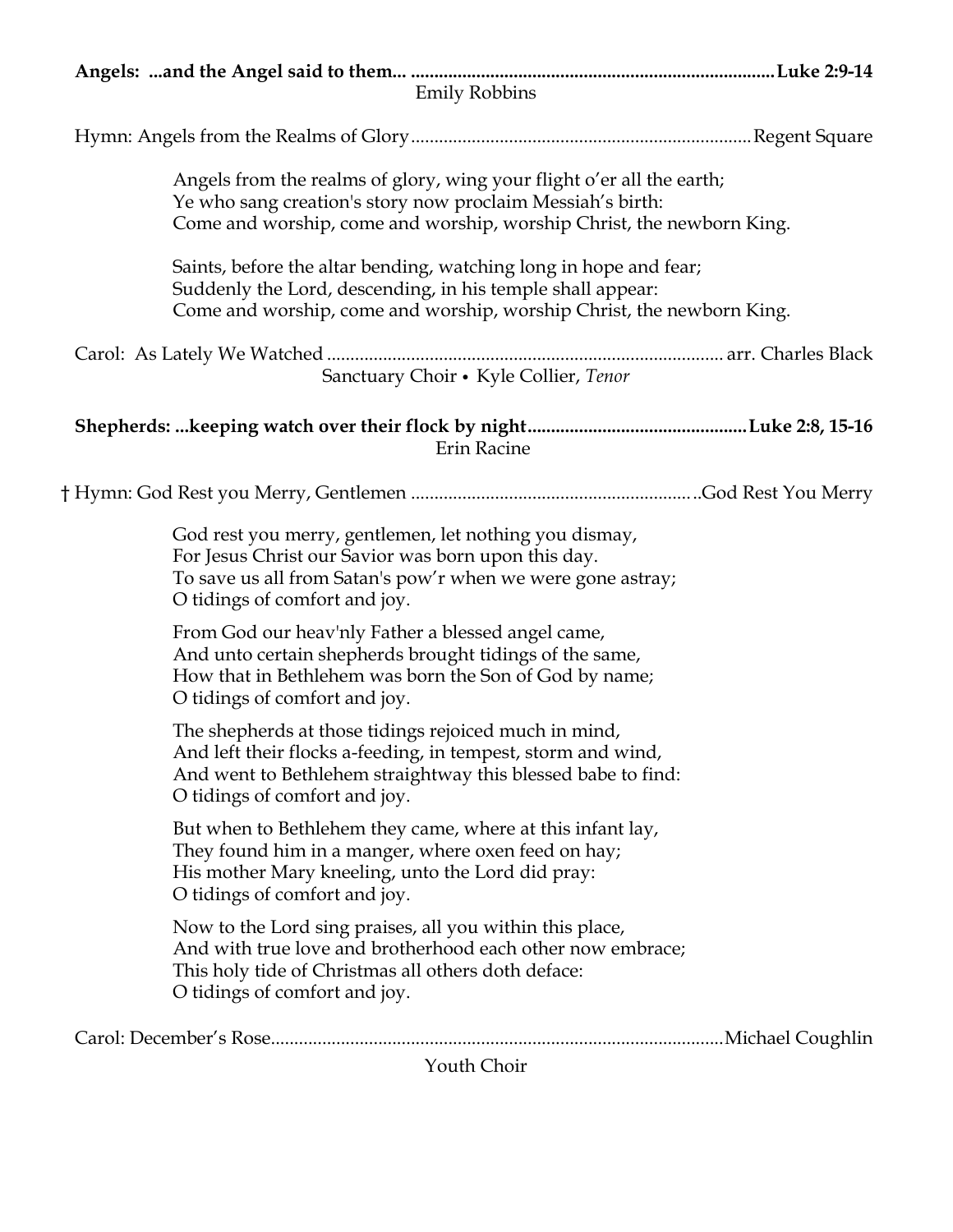| Nancy Parker                                                                                                                                                                                                                                                                                                                          |  |  |  |  |
|---------------------------------------------------------------------------------------------------------------------------------------------------------------------------------------------------------------------------------------------------------------------------------------------------------------------------------------|--|--|--|--|
|                                                                                                                                                                                                                                                                                                                                       |  |  |  |  |
| We three kings of Orient are; bearing gifts we traverse afar,<br>Field and fountain, moor and mountain, following yonder star.<br>O, star of wonder, star of light, star with royal beauty bright,<br>Westward leading, still proceeding, guide us to thy perfect light.                                                              |  |  |  |  |
| Chancel and Sanctuary Choirs                                                                                                                                                                                                                                                                                                          |  |  |  |  |
| Carol Cavin-Dillon                                                                                                                                                                                                                                                                                                                    |  |  |  |  |
|                                                                                                                                                                                                                                                                                                                                       |  |  |  |  |
| Hark! the herald angels sing, "Glory to the newborn King;<br>Peace on earth and mercy mild, God and sinners reconciled!"<br>Joyful all ye nations rise, join the triumph of the skies;<br>With th'angelic host proclaim, "Christ is born in Bethlehem!"<br>Hark! the herald angels sing, "Glory to the newborn King!"                 |  |  |  |  |
| Christ by highest heav'n adored: Christ, the everlasting Lord;<br>Late in time behold him come, offspring of a virgin's womb.<br>Veiled in flesh the Godhead see; hail th'incarnate Deity,<br>Pleased with us in flesh to dwell, Jesus, Our Emmanuel.<br>Hark! the herald angels sing, "Glory to the newborn King!"                   |  |  |  |  |
| Hail the heav'n-born Prince of Peace! Hail the Son of Righteousness!<br>Light and life to all he brings, ris'n with healing in his wings.<br>Mild he lays his glory by, born that we no more may die,<br>Born to raise us from the earth, born to give us second birth.<br>Hark! the herald angels sing, "Glory to the newborn King!" |  |  |  |  |
|                                                                                                                                                                                                                                                                                                                                       |  |  |  |  |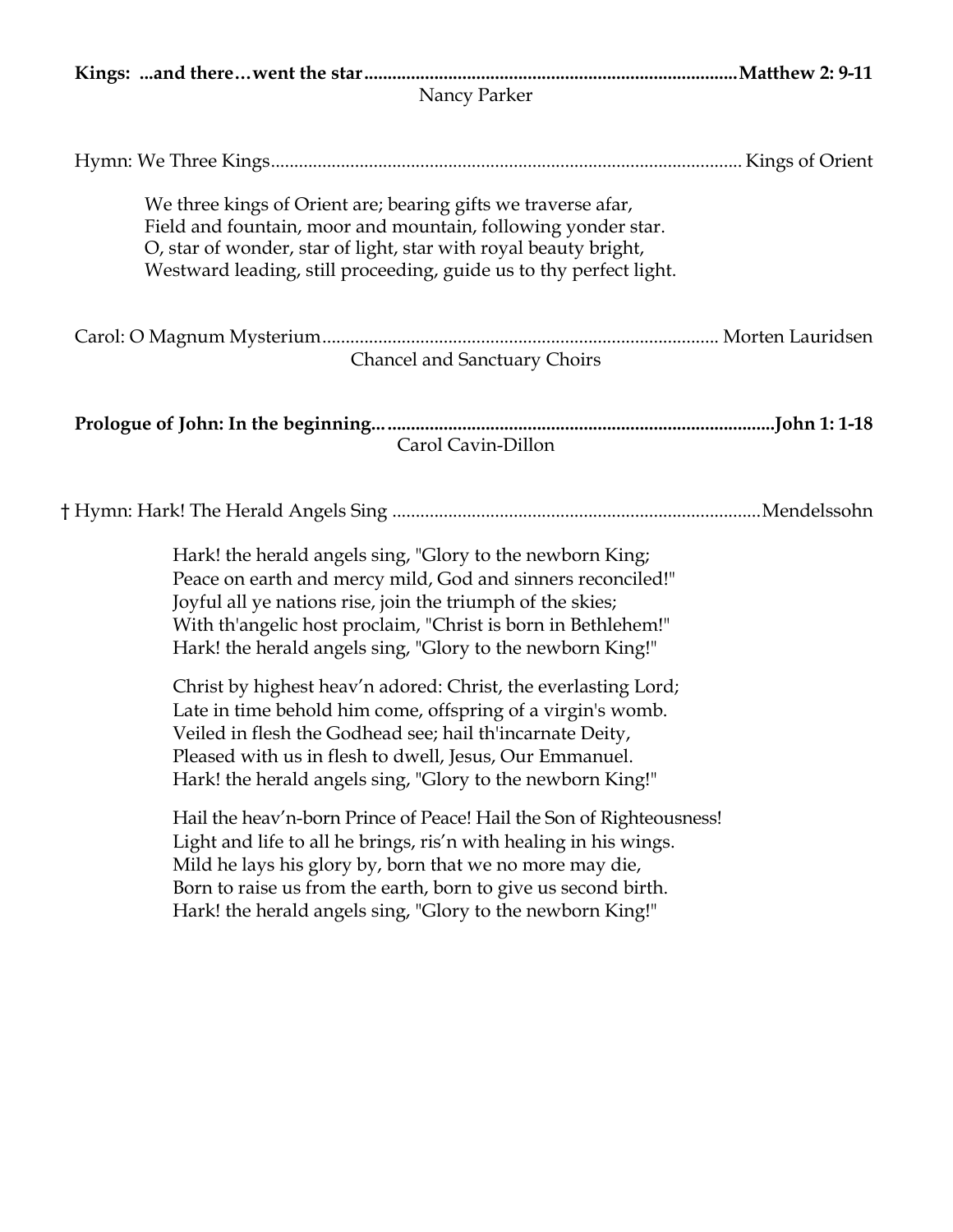# The Lighting of the Candles

*The pastor will light a candle from the Advent wreath and then light the candles of the candlelighters. They will light the candles of those nearest the center aisle. Tip the unlit candle when lighting your candle. After all candles are lighted, the congregation and choirs will sing:*

Hymn: Silent Night, Holy Night ............................................................................................Stille Nacht

Silent night, holy night, all is calm, all is bright Round yon virgin mother and child. Holy infant so tender and mild, Sleep in heavenly peace, sleep in heavenly peace.

Silent night, holy night, shepherds quake at the sight, Glories stream from heaven afar, heavenly hosts sing Alleluia; Christ the Savior is born! Christ the Savior is born!

Silent night, holy night, Son of God, love's pure light Radiant beams from thy holy face, With the dawn of redeeming grace, Jesus, Lord, at thy birth, Jesus, Lord, at thy birth.

Silent night, holy night, wondrous star, lend thy light; With the angels let us sing, Alleluia to our King; Christ the Savior is born, Christ the Savior is born.

Recessional Carols:

† *The congregation may is invited to stand in body or in spirit.*



# **Joy Ringers**

Matthew Phelps, Director

Emily Kimball Brian McKinney Emily Anderson Bethany DiSantis Jason Limbaugh Jan Morrison Andie Smith

Peg Werts Genie Whitesell Tyler Bowman John Wisemann Colleen Phelps

**Youth Vocal Ensemble**

Matthew Phelps, Director Sarah Sharp, Assistant Director

Mary Peacock Ella Peacock Hilde Medovitch Lillian Smith

Taylor Gwin Anna Bigelow Maggie Harrell

# **Youth Bell Choir** Andie Smith, Director

Connor Harris Trip Cook Hilde Medovitch Maggie Harrell Samuel Wilson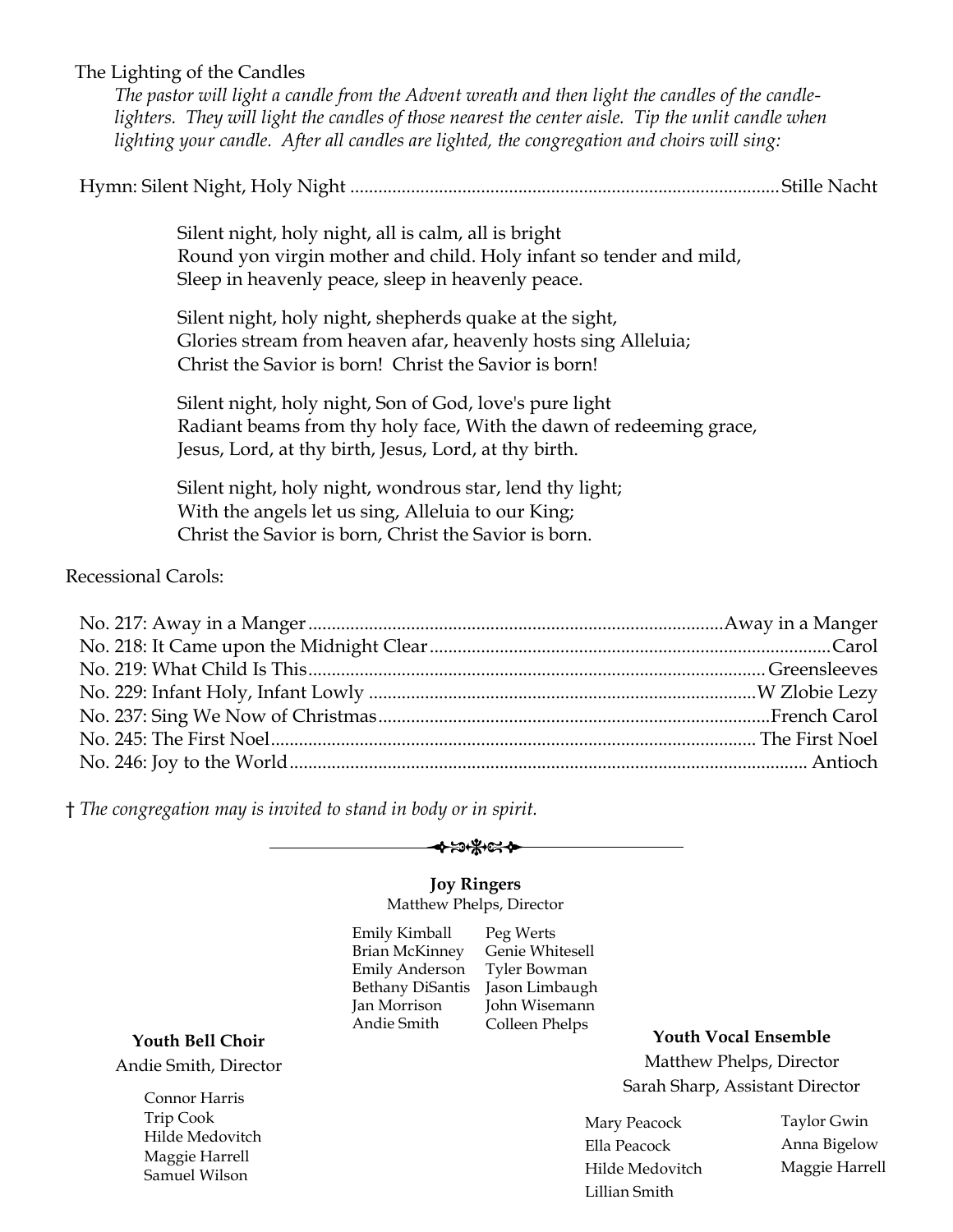# **Asbury Choir**

Matthew Phelps, Bethany Wilson, and Susy Gillette, Directors

Jill McCain Ruthie McCain James Whitworth Parker Jones

Walker Reynolds Sally Ann Riley Witt Goldsby Marc McNamee

Madeline Gambill Louis Galetti Millie Kate Hollett

# **Chapel Choir**

Anna Bigelow, Bethany DiSantis, Andrew Risinger, Sarah Sharp, and John Wiseman, Directors

Henry Anderson Savannah Bakker Emilia Fazio Francesca Fazio

Tiner Goldsby Alyssa Hernandez Andre Hernandez Grayson Hollett

Sarah Scott Hollett Henry Howerton Will Howerton Noah Phelps

Will Reynolds Eva Grace Woodall

# **Sanctuary Choir**

**Chancel Choir**

- Soprano Jill Austin Prentice Patricia Cullum Rebecca Frame Anna Gray Laura Gray Christy Hathcock Emma Jackson
- Alto Bethany DiSantis Linda Lundin Phyllis Mund Lee Warren Laura Webb Bethany Wilson

Tenor Kyle Collier Fred Mund Scott Wolfe

### Bass Robb Bigelow Doug Brown Keith Ramsey Casey Reed Ben Troxler

Soprano 1 Margy Bredemann Sarah Dunnevant Lee Fentriss Kimberly Pace Jewell McGhee Rader

Tenor 1 Andrew Campbell Chase Lowery Andrew Lynn Brian Payne John Wisemann

Soprano 2 Emma Jackson Betty MaGee Jan Morrison Jennifer Ondrey Sarah Sharp

Tenor 2 Doug Arnold Matthew Benenson Ken Nelson Clark Perkins Day Werts

Alto 1 Bethany Disantis Hollie Dueker Becky Heywood Chase Jeffords Carol Poston Carol Stewart Carleen Vollmer

Baritone Tyler Bowman Cameron Culver Patrick Dunnevant Rob Hancock Jason Limbaugh J.L. Nave Chris Peacock Leon Rader

Alto 2 Susan Harrell Blair Lipham Anne Neff Colleen Phelps Andie Smith Peg Werts

Bass David Clark Steve Hyman Neil Lambert David McNeel Ben Troxler Ted Wiltsie